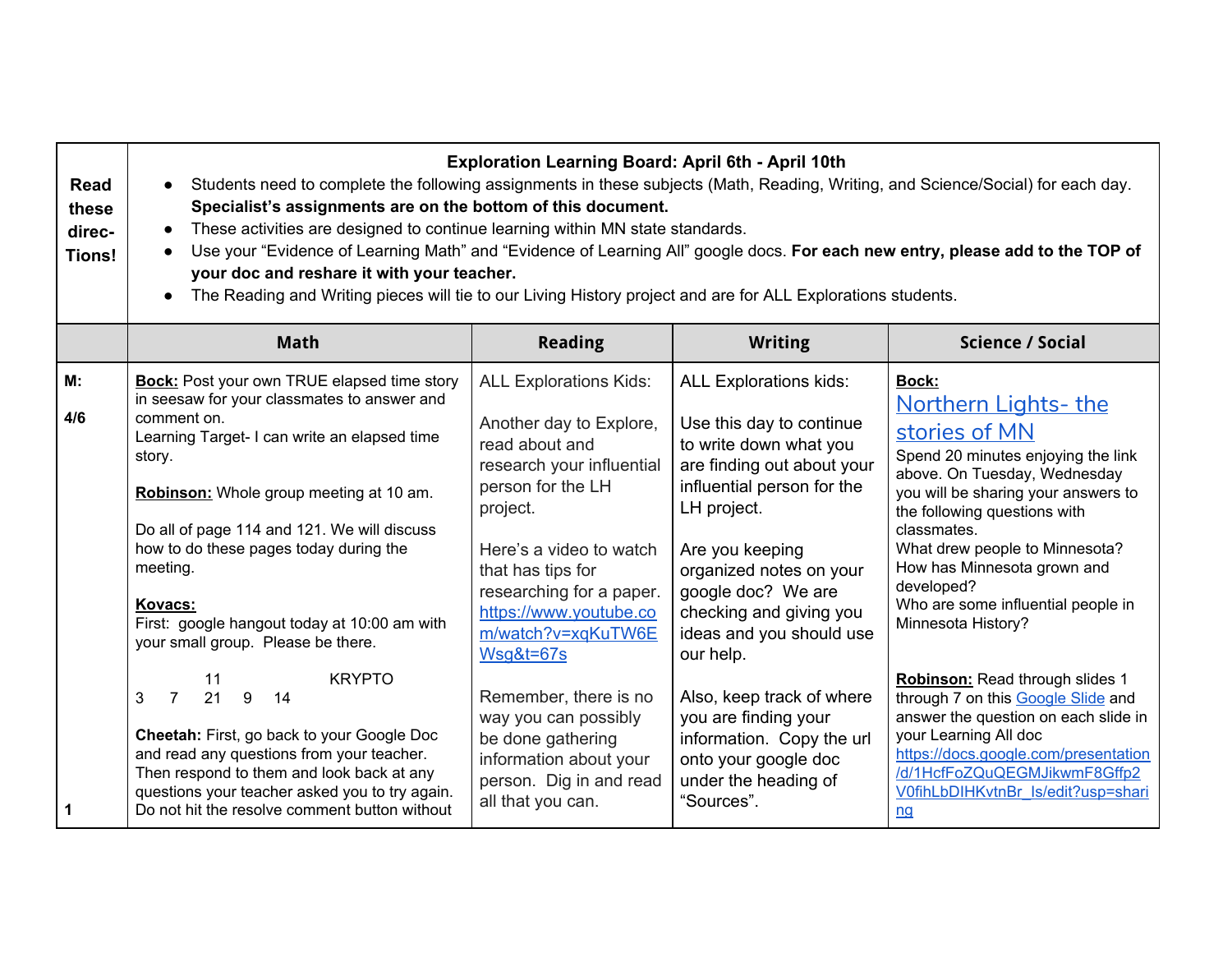|   | changing anything, we get notified when you do<br>this.<br>Today, complete pages 258 and 123 in your<br>math packet. Notice you are going out of order<br>today! We will go back to some pages you are<br>skipping later this week.<br>On page 258 only do the first four<br>problems.<br>On page 123 you will not be bringing | Read carefully.<br>THis is informational<br>text and is harder to<br>read for some people. | Kovacs: GOOGLE Hangout with<br>our homebase today just to check in.<br>11:00 am. I'll send a link.<br>Remember to always check your<br>email in the morning.<br>Revisit page 266 in your SS reading.         |
|---|--------------------------------------------------------------------------------------------------------------------------------------------------------------------------------------------------------------------------------------------------------------------------------------------------------------------------------|--------------------------------------------------------------------------------------------|--------------------------------------------------------------------------------------------------------------------------------------------------------------------------------------------------------------|
|   | these boxes into school, but I<br>encourage you to find some and<br>calculate their surface area and<br>volume!                                                                                                                                                                                                                |                                                                                            | How Ideas Become Laws. Re read.<br>Watch this video:<br>https://www.youtube.com/watch?v=F<br><b>FroMQIKiag</b>                                                                                               |
|   | On your Math Google Doc share your<br>responses to the first four problems on page<br>258.<br>Comment on any docs that were shared to you<br>with questions or comments and respond to<br>any comments on your document.                                                                                                       |                                                                                            | The video is about the Federal<br>Government. Do you think the state<br>laws work the same way? Support<br>your answer with evidence and write<br>it in your google doc ALL.                                 |
|   | Wolf:<br>Step 1: scroll through your work from last<br>week. Are there comments you need to read?<br>If so, read them. Do the work suggested IF<br>work was suggested, and then resolve them. I<br>get notice when they are resolved and I always                                                                              |                                                                                            | In your google doc ALL write an idea<br>you have that could be made into a<br>law and explain why your idea would<br>be a good law.<br>Today, share your evidence of                                         |
|   | look back to see if you actually fixed it or just hit<br>resolved.<br>Step 2: New pages today are: 259, 260, 261<br>AND 262.                                                                                                                                                                                                   |                                                                                            | learning doc ALL with your class<br>team members. Read the ones you<br>recieve. Comment on them. Share<br>your ideas. Read the comments<br>they make on yours. When you are<br>done, share your doc with Ms. |
| 2 | Read below carefully to see how to do it<br>259: Think through and do the first 3 then write<br>PP a nice letter for #4. That should be written<br>on your google doc. Your explanation should                                                                                                                                 |                                                                                            | Kostuch and Mrs. Kovacs.<br>Please use good digital citizen ship<br>when looking at and commenting on                                                                                                        |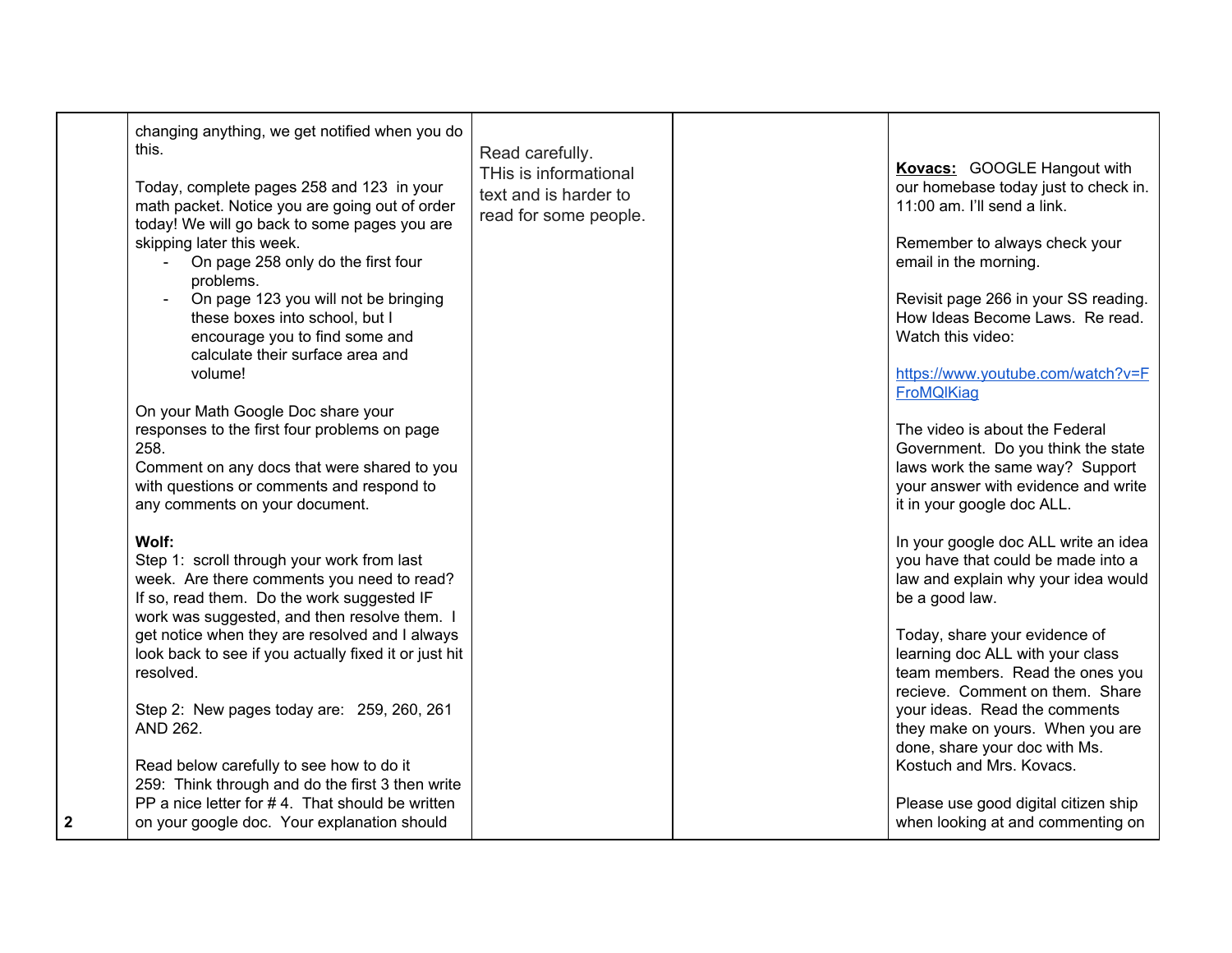|           | be clear.<br>260: Choose 1 of the letters to respond to.<br>Note in your answer on the google doc which of<br>the letters you are helping him with.<br>261: an algebra connection<br>Do #9.<br>Then do 10, 12, and 13-18. Work them on the<br>page and either take a pic and post the pic or<br>do the work on the google doc. Whichever is<br>easier for you. These are all important to be<br>sure you know what to do. IF you need help,<br>email me, and 2 classmates for ideas. Go to<br>someone's google doc and look at what they<br>are doing or comment to them asking them for<br>help.<br>262: Do the odds. Choose 2 to post the<br>answers to or paste a pic of your doc, whatever<br>works better for you. |                                                                                                                                                                                                                                                                    |                                                                                                                                                                                                                                                                                                                     | other people's work. Do NOT do<br>any editing for them.                                                                                                                                                                                                                                                                                                                         |
|-----------|-------------------------------------------------------------------------------------------------------------------------------------------------------------------------------------------------------------------------------------------------------------------------------------------------------------------------------------------------------------------------------------------------------------------------------------------------------------------------------------------------------------------------------------------------------------------------------------------------------------------------------------------------------------------------------------------------------------------------|--------------------------------------------------------------------------------------------------------------------------------------------------------------------------------------------------------------------------------------------------------------------|---------------------------------------------------------------------------------------------------------------------------------------------------------------------------------------------------------------------------------------------------------------------------------------------------------------------|---------------------------------------------------------------------------------------------------------------------------------------------------------------------------------------------------------------------------------------------------------------------------------------------------------------------------------------------------------------------------------|
| T:<br>4/7 | <b>Bock:</b><br>9:45 Class Google Meet<br>If you would like to meet with a small group<br>of friends email me and I will set up a<br>google meet. M, W, Th at around 9:45.<br>Answer your classmates TRUE elapsed time<br>stories in seesaw.<br>Learning Target- I can answer true elapsed<br>time stories.<br>If you can, get a headstart on Wednesday and<br>Thursday math.<br>ixl.com Grade 4, G and H<br>Get to a 50 smart score in sections G and H by<br>Friday. You will be working on this Wednesday<br>and Thursday also.                                                                                                                                                                                      | This is the final day<br>before you actually<br>start writing your<br>research paper to<br>spend ALL your<br>reading time simply<br>reading about and<br>recording thoughts<br>and facts about your<br>person for LH.<br>Of course, you can<br>always look up more | THis is the last official day<br>before you start writing<br>your paper to take notes<br>on your readings and<br>explorations of your LH<br>person's life and influence<br>on the world<br>Of course, you can<br>always look up more later<br>but this is the last day<br>where that is the only<br>thing assigned. | <b>Bock:</b> What drew people to<br>Minnesota?<br>Share with classmates.<br>Learning Target- I can identify what<br>drew people to Minnesota.<br>Robinson: Create one<br>advertisement poster for the<br>Loyalists, and one for the Patriots.<br>Advertise why people should be on<br>one side and not the other. Take a<br>picture of your posters and post it on<br>your doc. |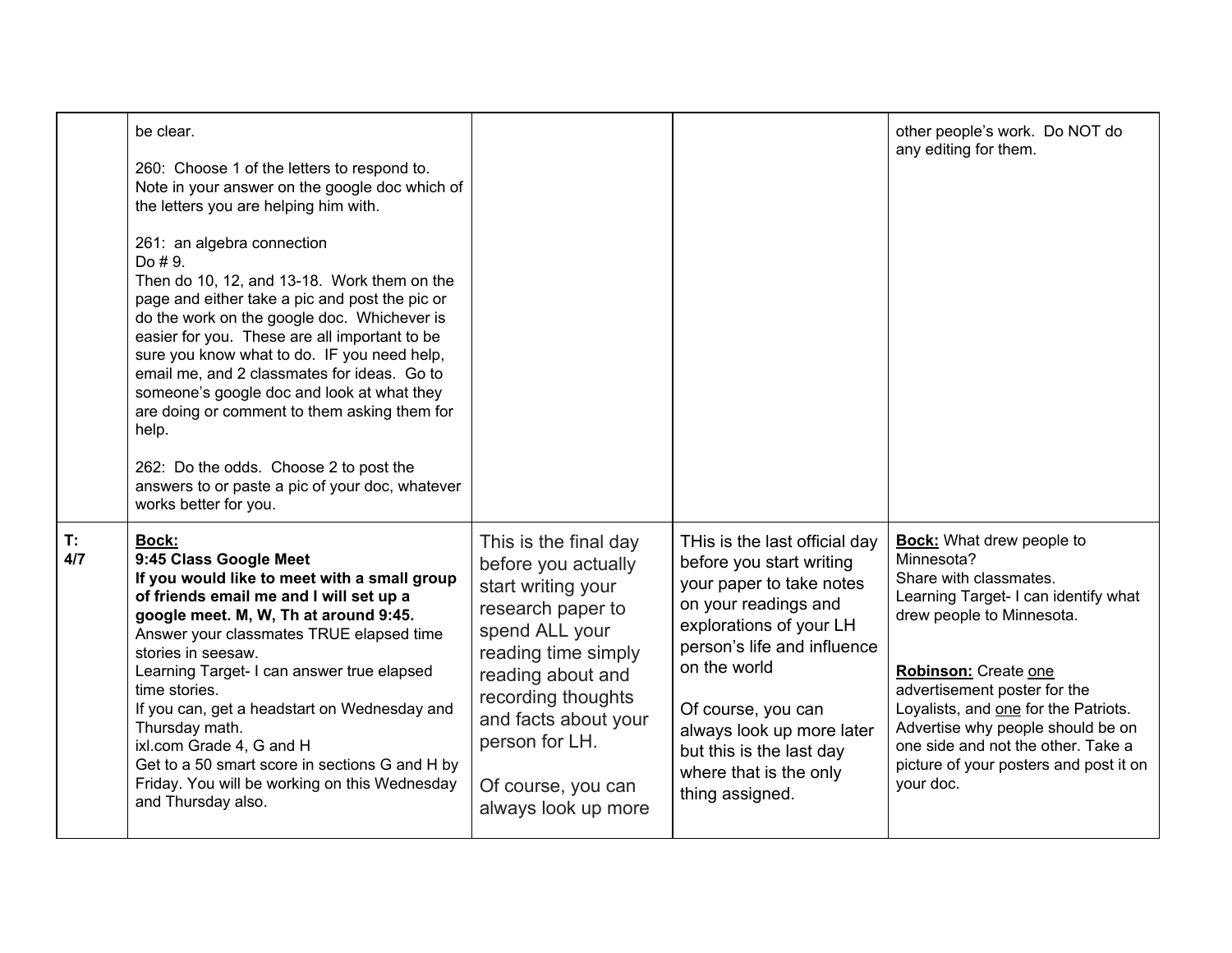| 3 | Robinson: SMALL group meeting today at 10<br>am and 10:30. Same groups as last week.<br>Do the following questions on each page-<br>Pg 263 All<br>$\bullet$                                                                                                                      | stuff later butthe last<br>official day is today. | Kovacs: Optional google hangout<br>at 11:00. Come if you want to<br>discuss current events, social<br>studies, LH, or just want to see<br>people's faces.                                            |
|---|----------------------------------------------------------------------------------------------------------------------------------------------------------------------------------------------------------------------------------------------------------------------------------|---------------------------------------------------|------------------------------------------------------------------------------------------------------------------------------------------------------------------------------------------------------|
|   | Pg 123, do the first half of the page (do<br>NOT do the containers from home part)<br>Pg 264, do All questions. This page<br>connects with page 263 (the pool<br>page)                                                                                                           |                                                   | (assignments on the next page)<br>On page 273 there is a picture and<br>this quote:                                                                                                                  |
|   | <b>Kovacs:</b> Today there will be small group<br>google hangouts at 10 but they are optional.<br>Come if you have a question on the math or<br>come if you simply want to see your<br>classmates. It is also helpful if you come when<br>you KNOW what you are doing as you can |                                                   | "What connects Americans are<br>shared ideals. Ideals are ideas that<br>seem very good and worth trying to<br>achieve. Our country is based on<br>ideas about freedom and equality for<br>everyone." |
|   | share what works for you with classmates.<br><b>KRYPTO</b><br>25                                                                                                                                                                                                                 |                                                   | THINK and respond in your google<br>doc ALL:                                                                                                                                                         |
|   | 7 <sup>7</sup><br>21<br>5<br>15<br>$\overline{7}$                                                                                                                                                                                                                                |                                                   | 1. Are freedom and equality<br>good ideals?                                                                                                                                                          |
|   | Cheetah: Today, complete page 121 in your<br>math packet.<br>Page 114 is optional today. You are completing<br>a challenge creating boxes, this is not required<br>but you can problem-solve and complete this!                                                                  |                                                   | 2. How has our definition of<br>equality changed over the<br>years? Who did the<br>founding fathers envision<br>being equal? Who do we                                                               |
|   | On your Math Google Doc share page 121.<br>Share a picture of the possible solutions you<br>came up with and the net of the most efficient                                                                                                                                       |                                                   | envision or want to be equal<br>today?                                                                                                                                                               |
|   | solution to save cardboard. Then share a few<br>sentences about how you know this is the best<br>use of cardboard and how you came up with it!<br>Comment on any docs that were shared to you<br>with questions or comments and respond to<br>any comments on your document.     |                                                   | What does freedom mean to<br>3.<br>you? What are some of the<br>rights of people who have<br>freedom? Are there any<br>limits and if so, what are<br>they?                                           |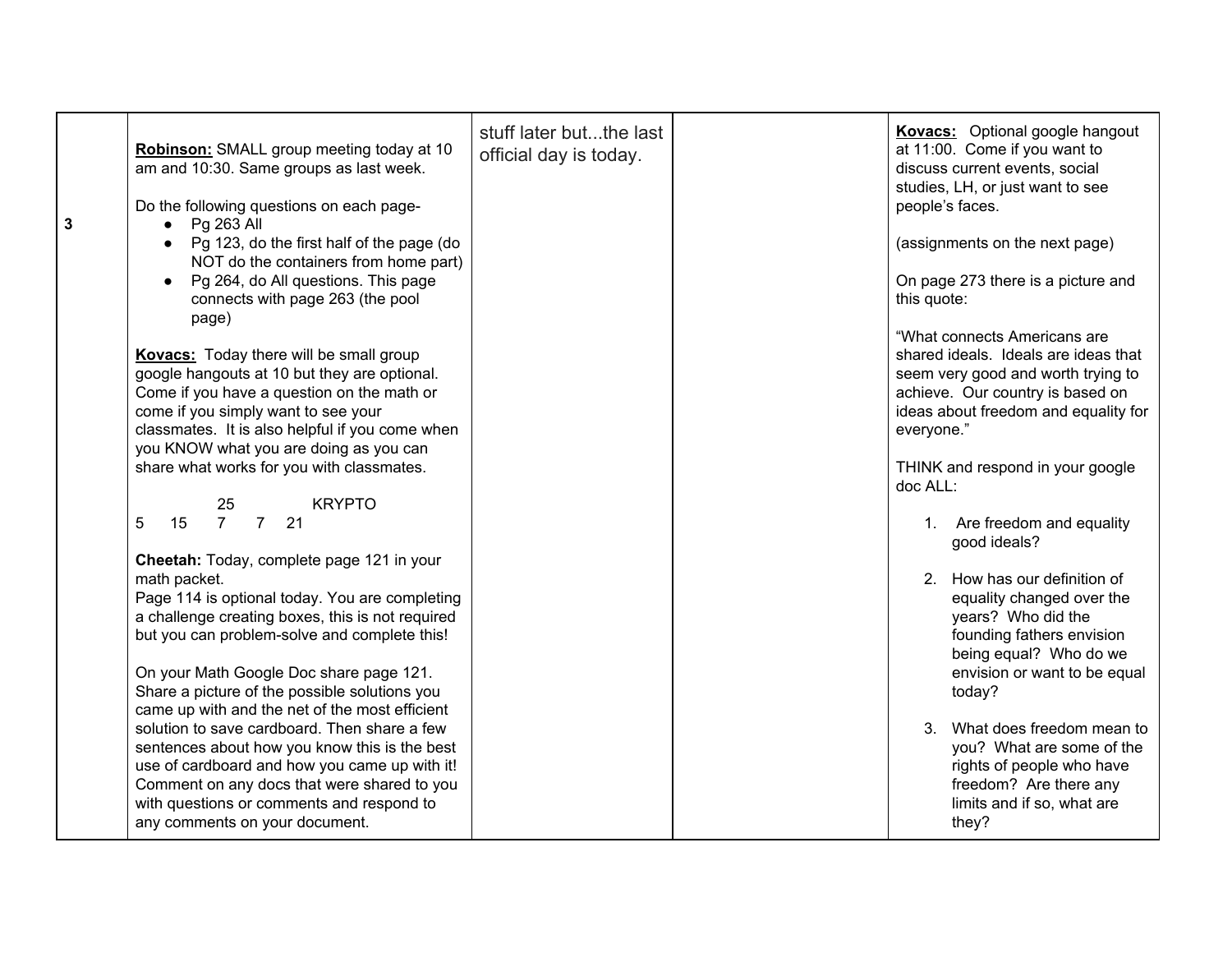|   | Wolf: The pages you will be working on today<br>are: 121, 263, 123, 264                                                                                                                                                                                                                                                                                                                                    |  | Share your doc with your team again<br>just like you did yesterday. Share<br>ideas through commenting back and |
|---|------------------------------------------------------------------------------------------------------------------------------------------------------------------------------------------------------------------------------------------------------------------------------------------------------------------------------------------------------------------------------------------------------------|--|----------------------------------------------------------------------------------------------------------------|
| 4 | 121 Follow the directions carefully. You are to<br>find ALL the possible boxes AND choose which<br>uses less cardboard. Post your answers on                                                                                                                                                                                                                                                               |  | forth. Again, use appropriate words<br>and exercise goog digital citizenship.                                  |
|   | your google doc along with your<br>thinking/explanation.                                                                                                                                                                                                                                                                                                                                                   |  | IF your team would like a 11:00 am<br>google hangout set up, email me.<br>Tell me who the group members are    |
|   | 263 and 264: Fence and Tile, sounds like two<br>different skills! . Post your answers to the pool<br>questions and note if they are perimeter, area,<br>surface area, or volume. Use the correct labels<br>for your answers as well.                                                                                                                                                                       |  | and I will set it up and join you for a<br>team discussion of your idea.                                       |
|   | 123: Just do the top half. The bottom could be<br>done for fun if you like. We usually do that as a<br>center at school but<br>Post your chart from the top half on the doc.<br>I'm anxious to see what you find.                                                                                                                                                                                          |  |                                                                                                                |
|   | Looking ahead you can do the next project now<br>or tomorrow. Just do it before Thursday.                                                                                                                                                                                                                                                                                                                  |  |                                                                                                                |
|   | In your bag was an open cube net. It was with<br>4 triangular prism nets. Make the cube. Make<br>it carefully. I would add tabs but that is just me.<br>It needs to be made into a nice container.<br>THen, make the triangular prisms. I will tell you<br>that this is a visual proof of what you need to<br>do to find the volume of containers that have a<br>triangular base--like the Toberlone candy |  |                                                                                                                |
|   | container or my husband's golf club box. The<br>question is, how many of those triangular<br>prisms can you fit snuggly, taking up all the<br>space, into the open cube? Guess. Then<br>make them and puzzle it together. I will tell                                                                                                                                                                      |  |                                                                                                                |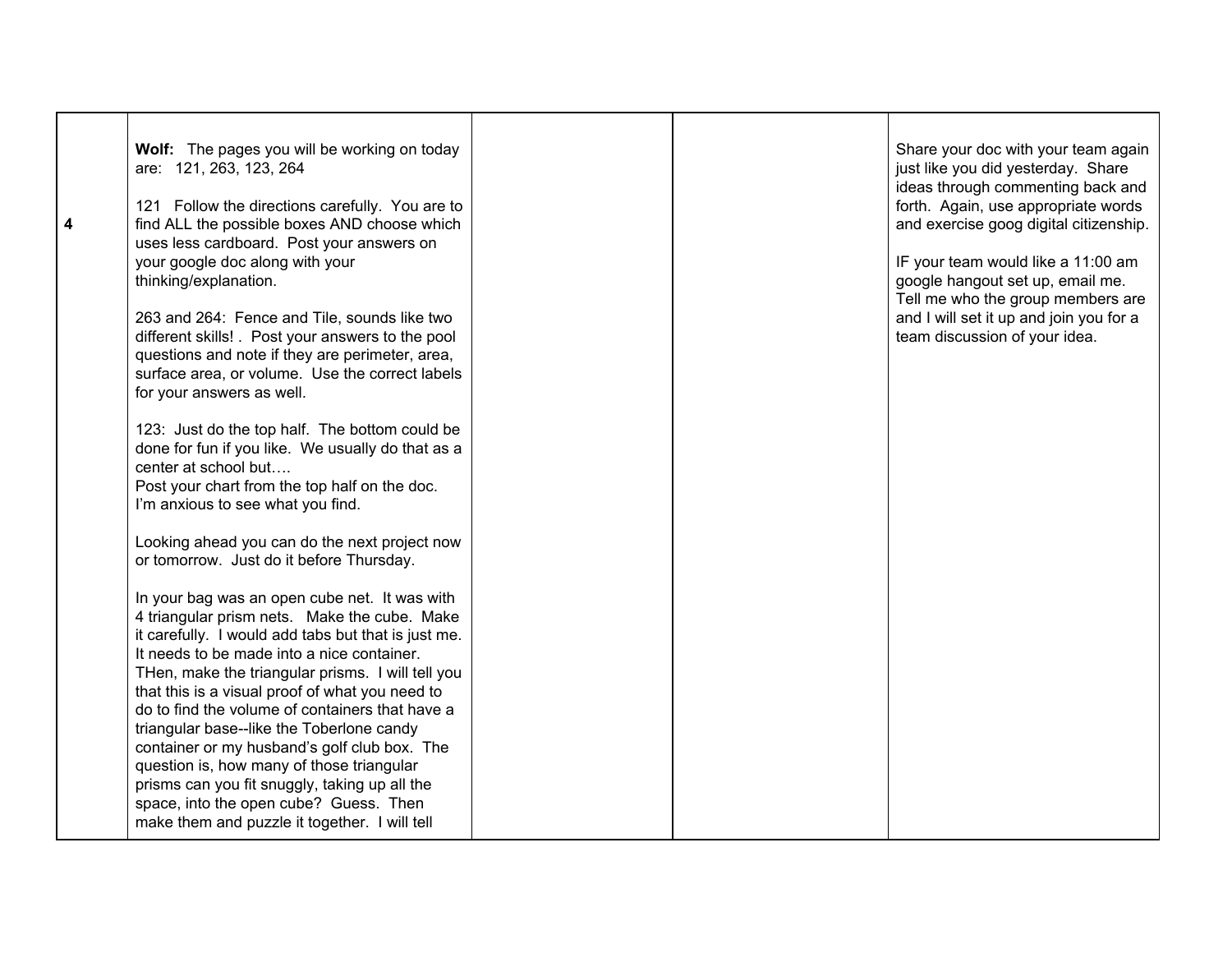|                             | you, it's not 1! IF you need to do this tomorrow<br>instead, go for it.                                                                                                                                                                                                                                                                                                                    |                                                                                                                                                                                      |                                                                                                                                                                                           |                                                                                                                                                                                                                                                          |
|-----------------------------|--------------------------------------------------------------------------------------------------------------------------------------------------------------------------------------------------------------------------------------------------------------------------------------------------------------------------------------------------------------------------------------------|--------------------------------------------------------------------------------------------------------------------------------------------------------------------------------------|-------------------------------------------------------------------------------------------------------------------------------------------------------------------------------------------|----------------------------------------------------------------------------------------------------------------------------------------------------------------------------------------------------------------------------------------------------------|
| W:<br>4/8<br>$5\phantom{1}$ | Bock: ixl.com Grade 4, G and H.<br>Complete both sections G and H with a smart<br>score of 50 or better by Friday.<br>Learning Targets- I can write, evaluate, and<br>solve variable expressions. I can solve function<br>tables.                                                                                                                                                          | Open a google doc and<br>title it with your LH<br>person's name. This is<br>the doc where you will<br>write your paper.                                                              | Today you are going to<br>start writing your<br>introduction for The<br>Report which is part of<br>the LH project. [ You<br>should have done the                                          | <b>Bock:</b> How has Minnesota grown<br>and developed?<br>Share with classmates.<br>Learning Target- I can identify how<br>Minnesota has grown and<br>developed.                                                                                         |
|                             | Robinson: Whole group meeting today at 10.<br>Do the following on Khan Academy and record<br>your answer to each question on your math<br>google doc. Share this with 2 classmates and<br>comment on 1 of your classmates' doc<br>https://www.khanacademy.org/math/cc-fifth-gra<br>de-math/5th-volume/decompose-figures-to-find<br>-volume/a/decompose-figures-to-find-volume-pr<br>actice | Share this doc with:<br>Bock's class: Mr. Bock<br>and Mrs. Wickland;<br>Robinson's class: Ms.<br>Robinson and Mrs.<br>Wickland;<br>Kovacs's Class: Mrs.<br>Kovacs and Ms.<br>Kostuch | reading from today's<br>reading box first before<br>you do this. IF you<br>haven't, do it now.]<br>A couple of things:<br>1.Do NOT use a header<br>that says<br><b>INTRODUCTION.</b> Just | <b>Robinson: Read through slides</b><br>8-11 on <b>Google Slide</b> and answer<br>each question on each slide in your<br>learning all doc<br>https://docs.google.com/presentation<br>/d/1HcfFoZQuQEGMJikwmF8Gffp2<br>V0fihLbDIHKvtnBr ls/edit#slide=id.p |
|                             | This is your last day to finish your packet. We<br>will be going over each page tomorrow in your<br>small groups.<br><b>Kovacs:</b> Today there will be small group<br>google hangouts at 10 but they are optional.<br>Come if you have a question on the math or<br>come if you simply want to see your<br>classmates. It is also helpful if you come when                                | Reshare at the end of<br>each day of working on<br>it.<br>For reading today, go to<br>the section of the LH<br>packet and reread the<br>section titled THE                           | start the paper.<br>2.Do NOT use an<br>interesting/weird font. Use<br>NORMAL text.<br>Here's a video to help you<br>with getting a GOOD<br>introduction started.                          | Kovacs: 11:00 am google hang out<br>for our homebase. I will send links.<br>We are going to have a discussion<br>of the symbols of our Federal<br>Government. (pages 282-283).<br>Then think about what are symbols<br>our State has.                    |
|                             | you KNOW what you're doing as you can share<br>what works for you with classmates.<br><b>KRYPTO</b><br>23<br>15<br>12 <sup>7</sup><br>8<br>21<br>$\overline{4}$<br>Cheetah: Today, complete pages 265 and 266<br>in your math packet. This is the final                                                                                                                                    | PAPER. Pay special<br>attention to the part<br>about the cover/title<br>page and the<br>Introduction paragraph.<br>Set up the cover page.                                            | https://www.youtube.com/<br>watch?v=qfuWM897mjl&t<br>$=51s$<br>Now start writing.                                                                                                         | We will also discuss how team work<br>has been going, how google doc<br>discussions have been going and so<br>on. I may have a team present what<br>their work looks like.<br>Finally, on your google doc answer<br>these questions:                     |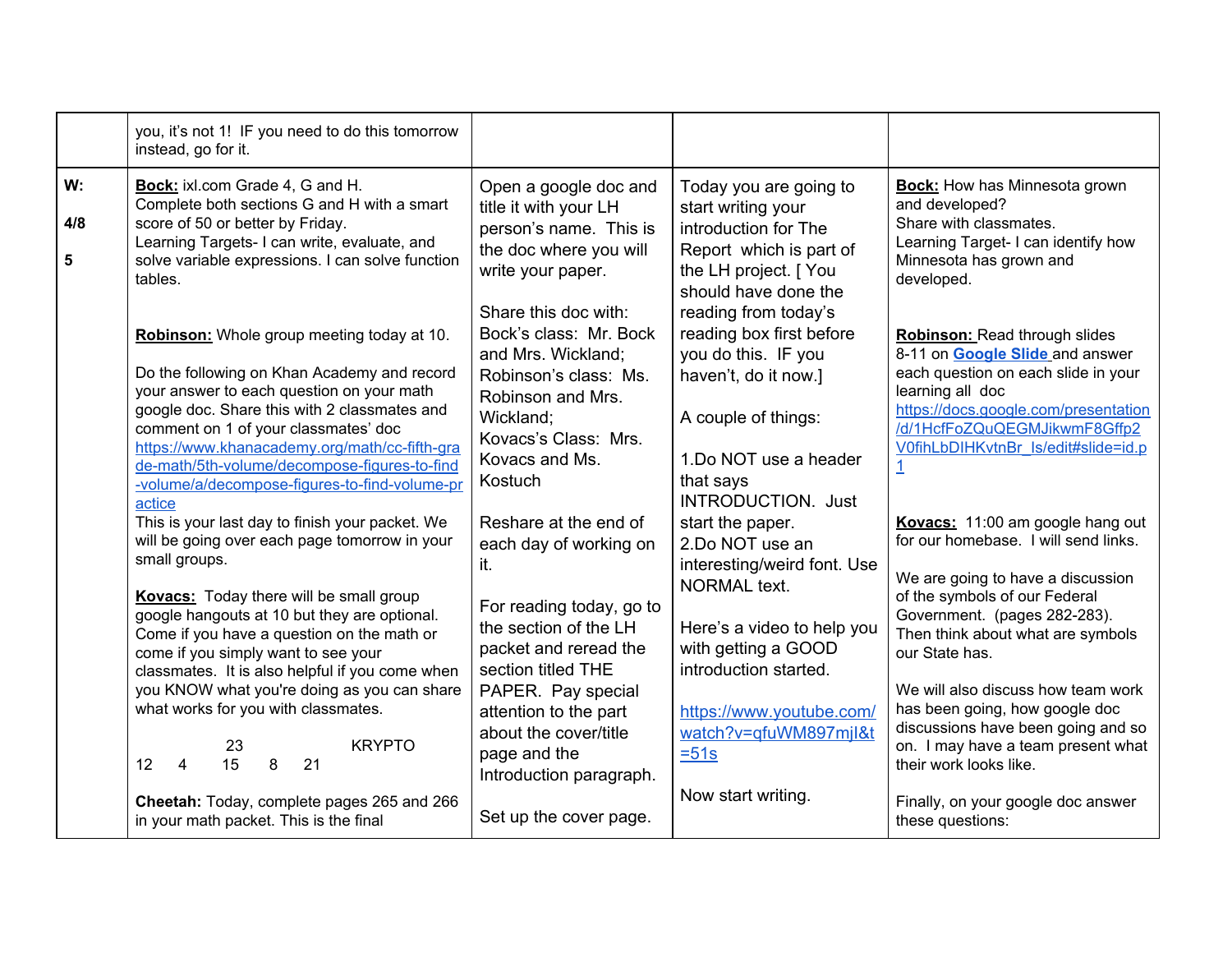| 6          | review/test. You can skip problems 13, 14, and<br>15 on this.<br>Your packet should now be complete with the<br>exception of the optional questions, page 263,<br>and 264 we did not complete.<br>After you have completed this you should scan<br>or take pictures of the two pages and email it to<br>me at (samantha.kostuch@isd624.org) Do not<br>put this in your Google Doc as it is a test of<br>your learning.<br>Comment on any docs that were shared to you<br>with questions or comments and respond to<br>any comments on your document.<br>Wolf: Today you are going to take the end of<br>the unit volume test on pages 265 and 266 in<br>your packet. Please answer ALL the questions<br>and then either take a picture of your test or<br>scan it and EMAIL it to me. Do NOT paste it on<br>your google doc as it is a test. Just send me a<br>picture of it and I will let you know how you did.<br>Once I've scored them, we can discuss things<br>people got wrong--if anyone gets something<br>wrong. Teehee<br>The other thing you need to do is the cube and<br>triangular prism project. The directions are up<br>above at the end of the Tuesday assignments. | Please note, the cover<br>page has requirements.<br>Meet them.<br>The cover is the ONLY<br>place in a formal paper<br>where you can use a<br>fun but still formal font.<br>After this, regular text<br>font is on this<br>document. | SIDE NOTE: I know the<br>video tells you to use<br>headings butin your<br>final paper there should<br>NOT be headings. You<br>can use them in your<br>rough draft to help you<br>organize your thinking but<br>they will come out and<br>your paper needs to flow<br>one paragraph to the next<br>without them. | 1. List at least 5 symbols of our<br>Federal Government. It can<br>be things we sing or recite<br>too.<br>2.<br>List as many symbols as<br>you can for our state<br>government.<br>Do other state's and even<br>3.<br>other countries have<br>symbols? Why are symbols<br>important to a places'<br>identity?<br>4. Even cities have symbols to<br>represent them. Please<br>argue for or against this<br>statement and give<br>explanations for your<br>answer. Give specific<br>examples as well. |
|------------|---------------------------------------------------------------------------------------------------------------------------------------------------------------------------------------------------------------------------------------------------------------------------------------------------------------------------------------------------------------------------------------------------------------------------------------------------------------------------------------------------------------------------------------------------------------------------------------------------------------------------------------------------------------------------------------------------------------------------------------------------------------------------------------------------------------------------------------------------------------------------------------------------------------------------------------------------------------------------------------------------------------------------------------------------------------------------------------------------------------------------------------------------------------------------------------|-------------------------------------------------------------------------------------------------------------------------------------------------------------------------------------------------------------------------------------|-----------------------------------------------------------------------------------------------------------------------------------------------------------------------------------------------------------------------------------------------------------------------------------------------------------------|-----------------------------------------------------------------------------------------------------------------------------------------------------------------------------------------------------------------------------------------------------------------------------------------------------------------------------------------------------------------------------------------------------------------------------------------------------------------------------------------------------|
| Th:<br>4/9 | Bock: ixl.com Grade 4, G and H.<br>Complete both sections G and H with a smart<br>score of 50 or better.<br>Learning Targets- I can write, evaluate, and<br>solve variable expressions. I can solve function<br>tables.                                                                                                                                                                                                                                                                                                                                                                                                                                                                                                                                                                                                                                                                                                                                                                                                                                                                                                                                                               | RE read the cover page<br>requirements and<br>introduction paragraph<br>requirements. Make<br>sure you are meeting<br>them.                                                                                                         | A good introduction<br>paragraph needs to be<br>more than a sentence or<br>two.                                                                                                                                                                                                                                 | <b>ALL Explorations kids follow</b><br>these 2 lessons. The first is on<br>digital citizenship and the second<br>is from the District's Second Step<br>Curriculum:                                                                                                                                                                                                                                                                                                                                  |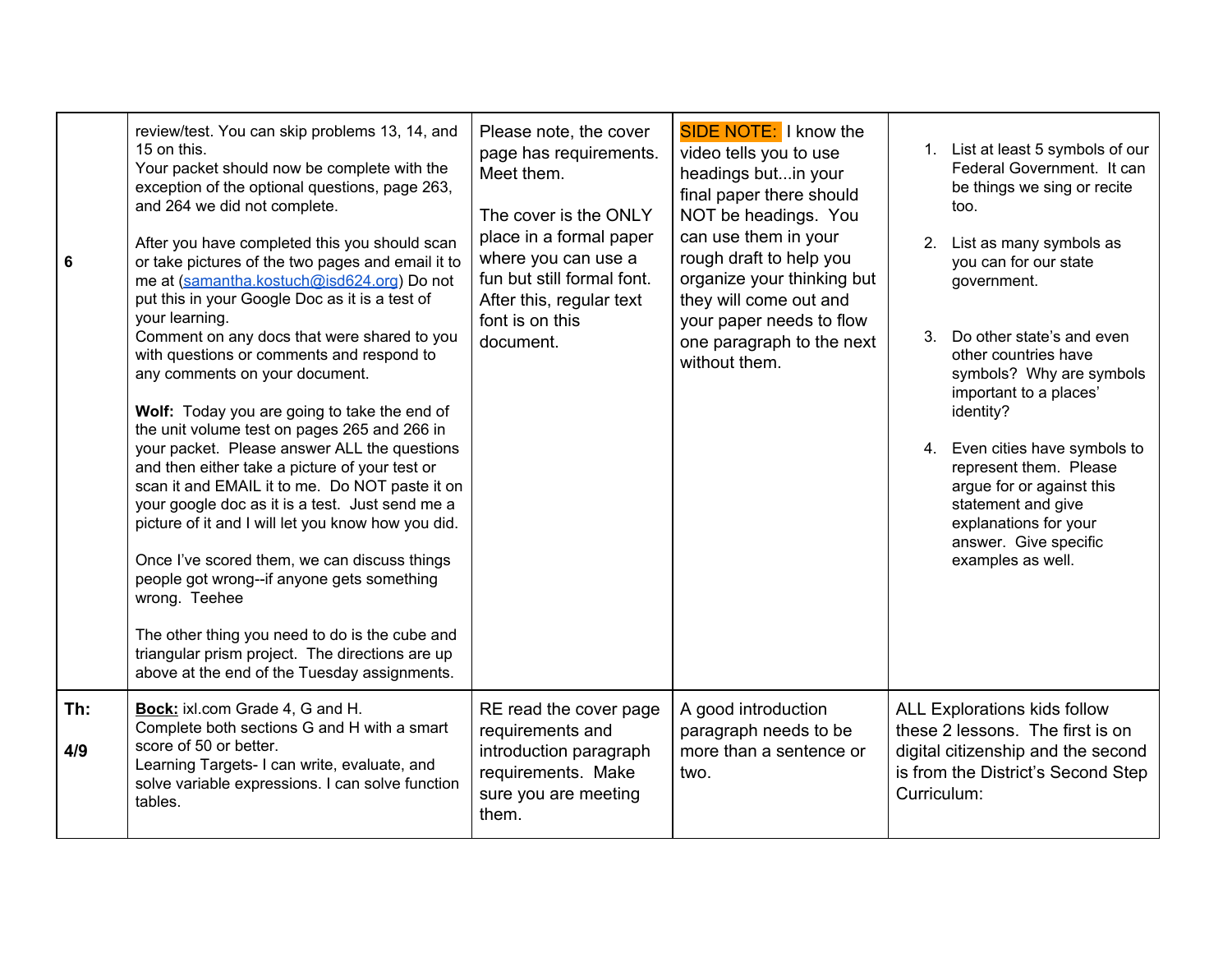| $\overline{7}$ | Robinson: SMALL GROUP MEETING at 10<br>and 10:30 to go over packet.<br>You will be keeping track of questions you got<br>incorrect and fixing them in your math google<br>doc. Also in your math doc, write 3 I can<br>statements (ex- I can find the area of irregular<br>shapes). Share your I can statements with 2<br>other classmates and comment on 1 other<br>classmates' I can statements.<br>Kovacs: ALL math class hang out at 10 am.<br>Be there! Be ready to share 1 thought you<br>have on the space inside things like containers<br>and boxes. What is that called again?<br><b>KRYPTO</b><br>4<br>13<br>21<br>6<br>$\overline{4}$<br>16<br><b>Cheetah AND Wolf:</b><br>1. This is going to be a catch up, go back and<br>resolve, comment on classmates, and catch<br>your breath day. When you have caught up,<br>resolved things, and commented on AT LEAST<br>3 classmates move on to 2.<br>2. On your Math google doc under today's<br>date write the following: | Read through your<br>notes in your google<br>note doc on your LH<br>person to make sure<br>you are hitting the<br>things you want to<br>include in your<br>introduction, | 3rd graders: Have your<br>introduction be at least 4<br>sentences long. It can be<br>longer, this is a minimum.<br>4th graders: Your<br>introduction needs to be<br>AT LEAST 5 sentences<br>long. It can be longer,<br>this is a minimum.<br>5th graders: Your<br>introduction needs to be<br>at least 6 sentences long.<br>This is a minimum, it can<br>be longer.<br>Write and finish the first<br>draft of your introduction.<br>Watch for comments from<br>your teachers. Make the<br>adjustment as suggested<br>BEFORE you resolve the<br>comment. | Do you know what is Real and<br>what is Fake?<br><b>Be Internet Alert</b><br><b>Lesson 11: Managing Anxiety</b><br>https://docs.google.com/document/d/<br>10IWUkevMUFJVSuIJQIFcd2m--zVI<br>2EiJB6NF-oOak9E/edit<br>Read the doc. Discuss with family or<br>a friend. Complete the lesson 11<br>worksheet. Take a picture of the<br>completed worksheet and send it to<br>Mrs. W.<br>stephanie.wickland@isd624.org |
|----------------|--------------------------------------------------------------------------------------------------------------------------------------------------------------------------------------------------------------------------------------------------------------------------------------------------------------------------------------------------------------------------------------------------------------------------------------------------------------------------------------------------------------------------------------------------------------------------------------------------------------------------------------------------------------------------------------------------------------------------------------------------------------------------------------------------------------------------------------------------------------------------------------------------------------------------------------------------------------------------------------|--------------------------------------------------------------------------------------------------------------------------------------------------------------------------|---------------------------------------------------------------------------------------------------------------------------------------------------------------------------------------------------------------------------------------------------------------------------------------------------------------------------------------------------------------------------------------------------------------------------------------------------------------------------------------------------------------------------------------------------------|-------------------------------------------------------------------------------------------------------------------------------------------------------------------------------------------------------------------------------------------------------------------------------------------------------------------------------------------------------------------------------------------------------------------|
|                | How is the technology working for<br>a.<br>you? Any suggestions or tips for<br>others who might feel overwhelmed?<br>b. How are the google hangouts working<br>for you?                                                                                                                                                                                                                                                                                                                                                                                                                                                                                                                                                                                                                                                                                                                                                                                                              |                                                                                                                                                                          |                                                                                                                                                                                                                                                                                                                                                                                                                                                                                                                                                         |                                                                                                                                                                                                                                                                                                                                                                                                                   |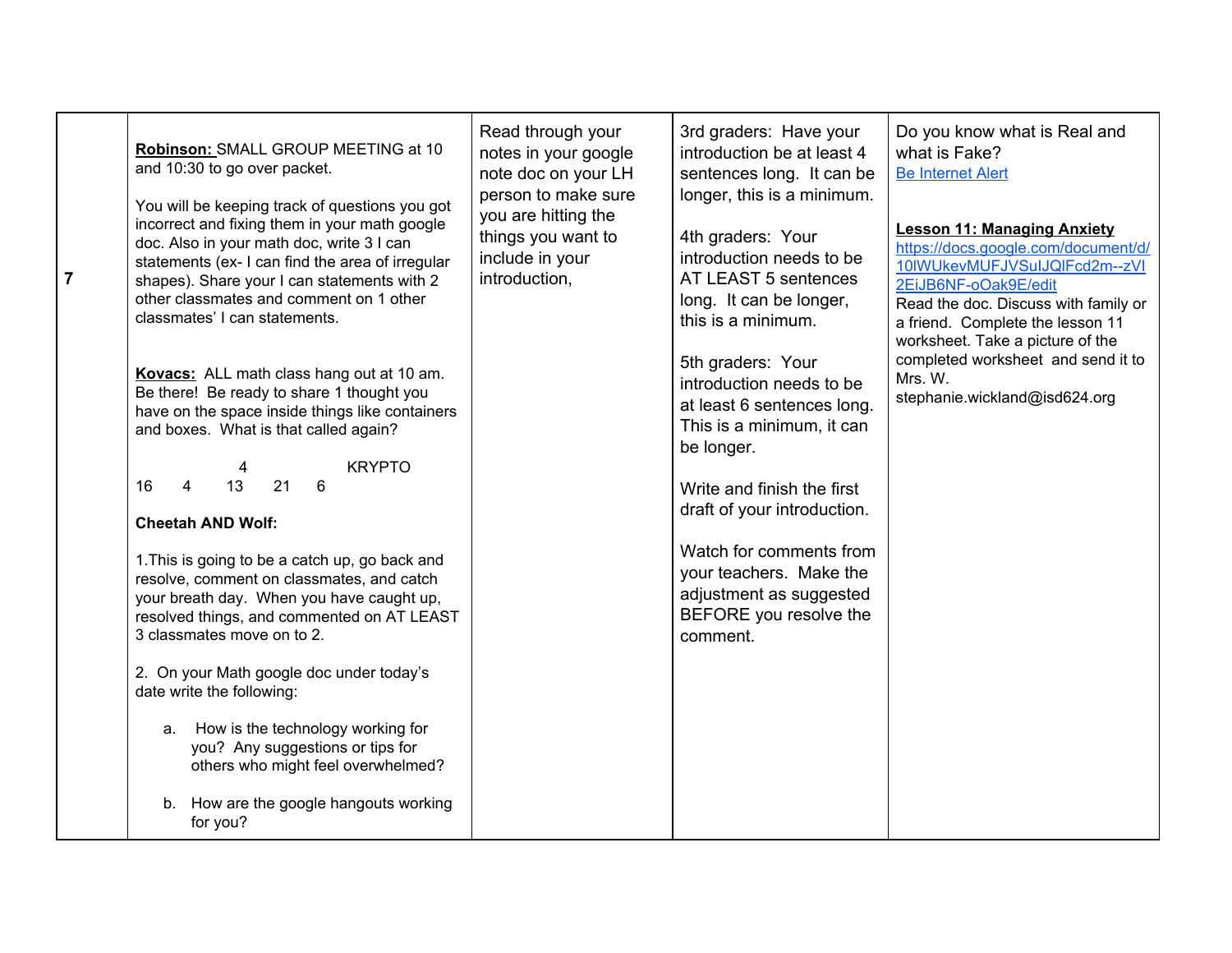| 8    | c. What is your take away from math this<br>week? Give 3 "I CAN" statements<br>based on the work you did with<br>volume.<br>d. Share that with Ms. Kostuch, me and 3<br>classmates. Watch for others to have<br>shared with you and read and<br>comment on theirs before Monday.<br>LOOKING Ahead to next week, we are finally<br>going to think about circles and cylinders. We<br>will find perimeters, areas, surface area, and<br>even volume of things that involve a circle. MY<br>FAV--we will sing the PI song!!<br>Next week the Cheetah and Wolf kids will be<br>working together for the whole week. |           |           |           |
|------|-----------------------------------------------------------------------------------------------------------------------------------------------------------------------------------------------------------------------------------------------------------------------------------------------------------------------------------------------------------------------------------------------------------------------------------------------------------------------------------------------------------------------------------------------------------------------------------------------------------------|-----------|-----------|-----------|
| F:   |                                                                                                                                                                                                                                                                                                                                                                                                                                                                                                                                                                                                                 |           |           |           |
| 4/10 | No School                                                                                                                                                                                                                                                                                                                                                                                                                                                                                                                                                                                                       | No School | No School | No School |

## **Specialists:**

| РE<br>Please open the link<br>for this week's<br>lessons.<br><b>PE April 6-9 3-5</b> | <b>Chinese</b><br>Please check the link below<br>for<br><b>April 6-10 Learning lessons,</b><br><b>Learning targets, office</b> | <b>Music</b><br>Lessons for the week are<br>on the doc with the link<br>below.<br>Music<br>Office hours on<br><b>April 6-10</b> | <b>Orchestra</b><br>emily.rau@isd624.org<br>651-571-2820<br>Office Hours: 11:00-12:00,<br>$2:00 - 2:30$ | Art<br>Art Lesson from Mr. Kyle.<br>Use the link below<br><b>Mr. Kyle Art Lesson</b> |
|--------------------------------------------------------------------------------------|--------------------------------------------------------------------------------------------------------------------------------|---------------------------------------------------------------------------------------------------------------------------------|---------------------------------------------------------------------------------------------------------|--------------------------------------------------------------------------------------|
|--------------------------------------------------------------------------------------|--------------------------------------------------------------------------------------------------------------------------------|---------------------------------------------------------------------------------------------------------------------------------|---------------------------------------------------------------------------------------------------------|--------------------------------------------------------------------------------------|